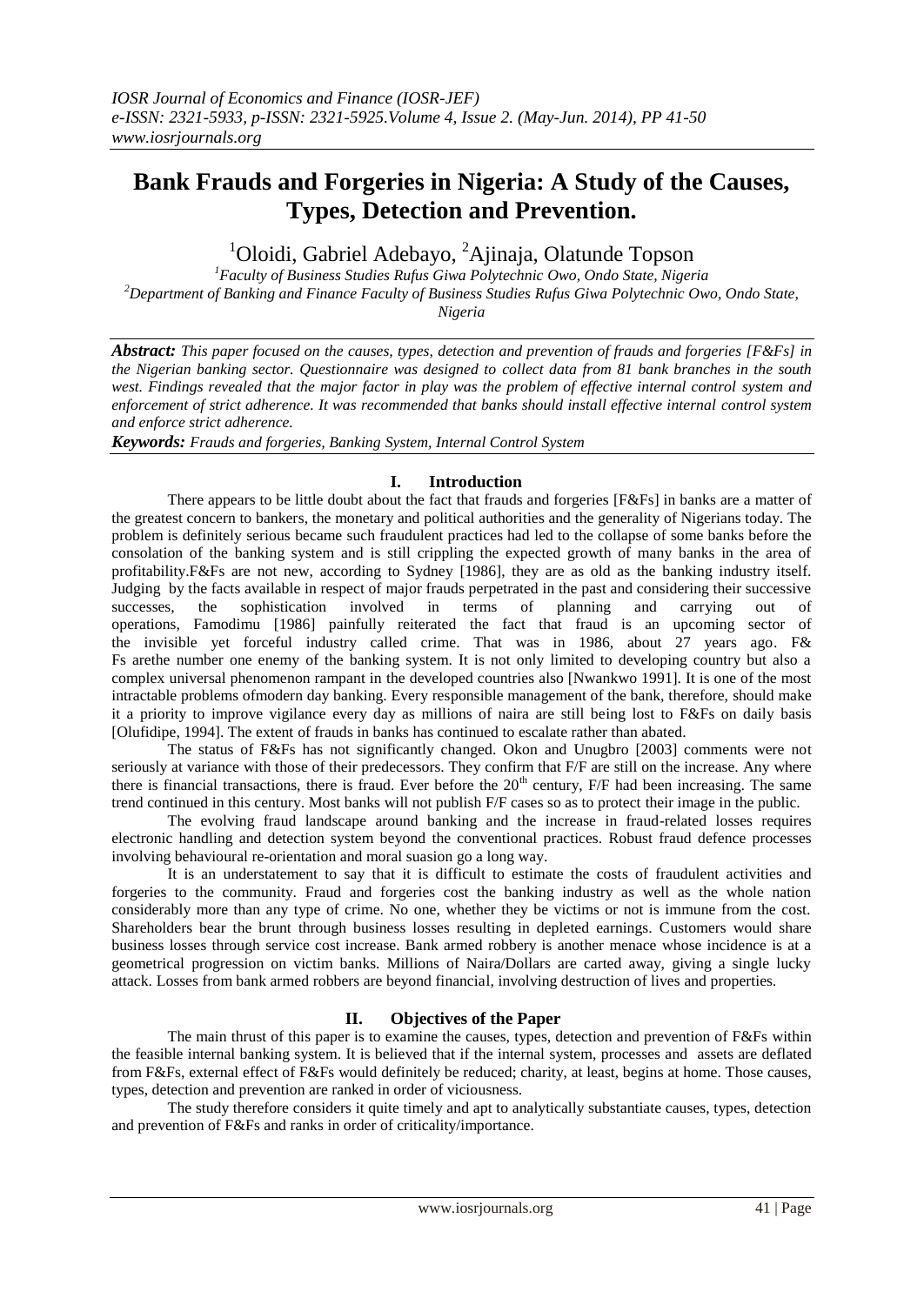#### **Fraud**

# **III. Review of Related Literature**

Fraud encompasses a wide range of illicit practices and illegal acts involving intentional deception or misrepresentation. The Institute of Internal Auditors "International Professional Practices Framework [IPPF] quoted in ACL [2010] defines fraud as: "….any illegal act characterized by deceit, concealment or violation of trust". These acts are not dependent upon the threat of violence or physical force. Frauds are perpetrated by parties and organizations to obtain money, property or services to avoid payment or loss of services or to become personal or business advantage".

There is no single definition of what fraud means. However, only false representation, abuse of position or the prejudicing of someone's right for direct benefit or indirect benefit can be regarded as criminal activity and is fraudulent. Contextually, these definitions suffice for this study. Forgeries

Forgeries on the other hand are fraudulent copying and the use of customers account, irrespective of the type of bank account. The act can be committed only if written document is falsified or altered for the purpose of doing injury to another person or corporate. In legal terms, Adekanye [1986:7] quoted forgery as ":….any alteration of a writing….made with intent to defraud is therefore forgery. Where a signature on a bill is forged or placed thereon without the authority of the person whose signature it purports to be, the forged or unauthorized signature is wholly not operative and no right to retain the bill or give a discharge therefore, or enforce payment thereof against any party thereto, can be acquired through or under that signature unless the party against whom it is sought to enforce payment is stopped from setting up the forgery or want of authority [p.7].

Forgeries in banking transitions can be perpetrated by falsifying entries in the accounts of customers by bank officials as well as customers. A summary of the above shows that forgery is a type of frauds which falsify or manipulate documents. Basically it must be proved that:

- 1. there is falsification in writing or alteration of an instrument
- 2 instrument is apparently capable of defrauding and
- 3 an intent to defraud.

Experience has shown that most of such forgeries are perpetrated by internal staff or by outsider who act in collusion with bank staff. According to Nwaze [2008], these bank employees release the specimen signature of the customers being forged.

## **Computer [Aided] Frauds**

A brief discussion on computer fraud is necessary because banks were among the leading sectors of the economy to computerize their systems. It can be reasonably induces that some of the banks frauds involve the use of computers. The term "computer frauds" may seem ambiguous because a computer is not an animate object. It cannot therefore be fraudulent neither can it commit fraud. It appears misnomer, as people, not computers, commit fraud. This made some sources refer to computer assisted or aided fraud as an alternative. However, since "computer fraud" is in common usage, the term will be adopted in this research. In the report of their interim research findings, Collier, Dixon and Marston [1984:24] defined computer fraud as "any fraudulent behavior connected with computerization by which someone intends to gain dishonest advantage". It is also important to note David Nausman's argument in Vann [1985:22] that computer crimes "are those acts where there's a direct involvement of computers to commit the crimes, as against the situation where the act occurred outside of the computer system but was later processed genuinely by it".

Computer frauds can be perpetrated through input, files and programs manipulations, Trojan horse viciousness and operations manipulations such as the "Salami" technique [deducting a very negligible amount like 10k or less from a large number of accounts, the super zapping. The activities of hackers, according to [Oloidi, 2005:3], constitute computer fraud because any intentional unauthorized access to a protected computer for the purpose of obtaining restricted data, obtaining confidential financial information, using computer which is intended for organizational use, damaging or destroying information contained in the computer are classified computer frauds. The definition of Flor [2009:3] is not seriously different from the above. He defined computer [related] fraud as the causing of a loss of property to another person by any input, alteration, detection or suppression of computer data; any interference with the functioning of a computer system, with the fraudulent or dishonest intent of procuring, without right, an economic benefit for oneself or for another person.

Contextually, computer fraud is any fraudulent or criminal deception with computer system directly or indirectly, to obtain an unjust or illegal advantage for financial gains, and as suchapplicable in the banking system.

## **Causes of Frauds and Forgeries**

The causes of frauds and forgeries can be classified into primary and secondary. A primary cause of a problem may be overlooked in some cases, chasing the secondary causes.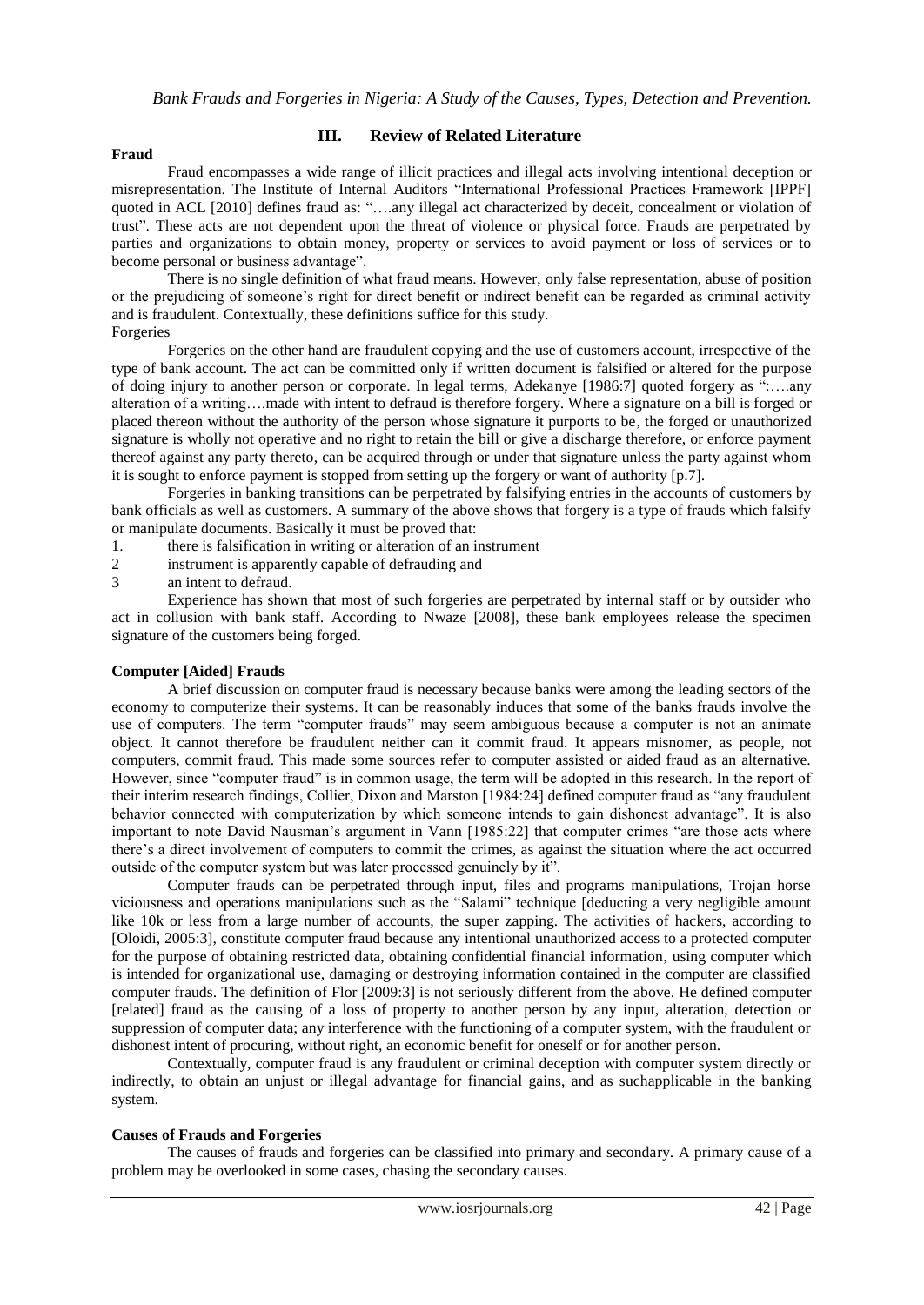## **Primary Causes**

The general level of corruption, outrageous unemployment, serious social decadence wrong societal value system and deficient legal processes/systems supported with bad governance are a few of the likely primary causes. These causes are inter-related and with time are getting holistic in nature.

# **IV. Corruption**

Corruption definition and conceptualization has long been ideologically, morally, culturally, politically and intellectually elusive to the point of losing sight of its detrimental and parasitic symbiosis with many polities including Nigeria and their citizens all over the world [Akindele, 2005:7].Instead of giving direct definition, Shogunle [2012:2] gives some features to identify corruptions:

- 1 any crime carried out primarily for economic gain<br>2 any crime requiring some form of organization [i.e.
- any crime requiring some form of organization [i.e interaction, no one man show]

3 any crime involving the use or non – use or misuse of legitimate power, authority, force, techniques or commerce, industry or public service and administration.

It ranges from its typification as using of public or official positions in ways that forsake public interest,… to its conceptualization as spoiled, unethically polluted and rotten behaviours that diverge from the formal and expected role which the society demands from everybody [Akindele, 2005:9].

Frauds and forgeries are direct consequences of corruption.

## **Derogatory Value System and Social Decadence**

The country has been plaque with misplaced value system; your sources of wealth do not matter. An armed robber can even organized thanksgiving in the church to demonstrate his robbery success. The moment you are in any public position either a political or career consideration, people celebrate with ignominy. It is rampant to see Commissioners, Head of Services, and Ministers etc organizing parties to celebrate their appointments because they use such opportunities to siphon public funds.. Accountability, transparency and integrity have been thrown into the muds. Some National assembly members become small gods immediately they grab the voters' mandate. An escape route for non-politicians and people with less privilege positions and poor financial status to measure up with influential members of the public is to option for frauds and forgeries. Covetousness leads many bank officials into victims of 419 and other detrimental financial implications on the employer bank.

## **Outrageous Unemployment**

The perspective of unemployment is the idle hands syndrome that devil uses. The issue of unemployment has gone beyond imagination. The entrepreneurship crusade has been frustrated by two major pivots of the Nigerian economy. The electricity problem from Never Expect Power Always [NEPA] to holding [or Hoarding Power] called Power Holding Company and unbearable cost of fuel in form of petrol. To avoid the monstrous power cancer worm is to experience the cruel stink of fuel cost. Many have been frustrated. Those who could not develop other coping strategies to unemployment resulted to arm robbery, advance fee fraud. 419 frauds, forgeries and all known financial criminalities. They intimate members [mainly youth between 18 years to 30 years] into their "cults" every day. Official [government friendly] unemployment rate in 2010 is 21.1 percent; and with a populate of 159million, about 34millions were unemployed [CBN 2010:Lii].

## **Deficient Legal Processes/System**

The present evidences of judicial processes in Nigeria on the issue of financial crimes are not encouraging. The more you steal the better the law supports you. A public policy that encourages corruption and embezzlement with ridiculous penalty, if ever caught, is unfortunate. Processes recognize political affiliation and "god fatherism" than equity and justice. Victim banks contribute negatively in reducing frauds and forgeries by not prosecuting perpetrators for the fear of public image. This attitude encourages individual with inordinate ambition to defraud in financial institutions. Since affected bank may not prosecute erring staff, there may be no public knowledge of a staff that was terminated in a bank; such staff still finds his/her way into being employed in another financial institution. Just dismissing a staff who has stolen tripled his or her gratuity/ retirement allowance is counter justifiable.. It is an impetus for stealing. The only caveat is to steal as much as well guarantee life time financial security. Only icebergs of frauds and forgeries perpetrators are detected. As perpetrators escape detection, many others are encouraged to join in the act [Olasanmi, 2010].

## **Secondary Causes**

Secondary caused are the direct consequences of the plaque of the primary causes. Asukwo [1999:17] listed the following as the causes of frauds in banks; Greed – a drive to acquire gains far beyond one's income and immediate or long term needs; genetic cause – a hereditary characteristics passed from parents to offspring: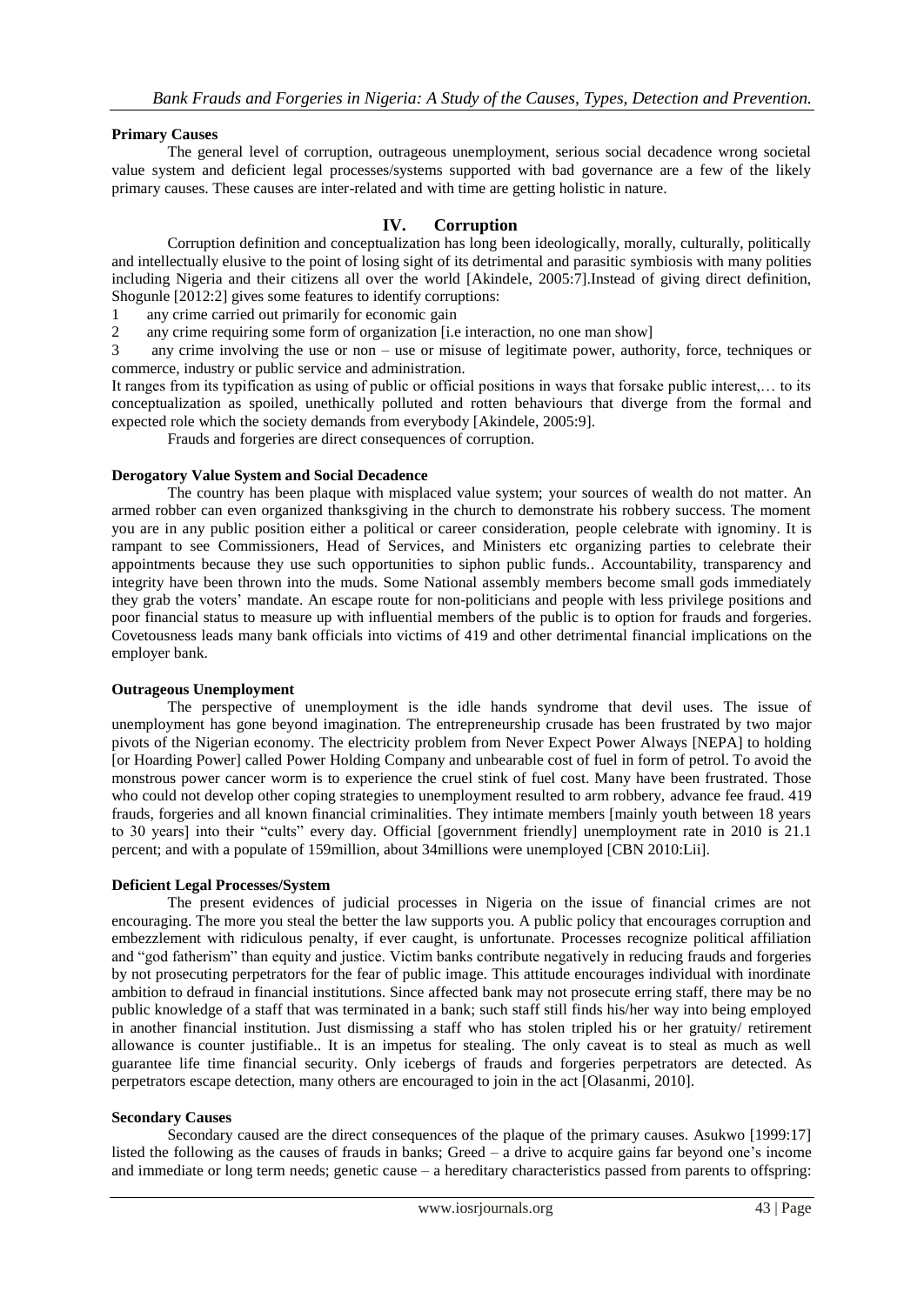absence of divine control – absence of the fear of God, will cause a banker not to resist temptation in defraud his/her employer; poverty through poor income; poor internal control system – ineffective supervision, absence of timely audit, absence of operations manual, weak operational guidelines; lack of proper training –causing incompetence/ errors etc.; inadequate staffing – results in serious problem of work planning and assignment.

#### **Types of Frauds and Forgeries**

The types of frauds and forgeries can be as many as the varied services rendered by the banks. Little did we heard of Automatic Teller Machine [ATM] in Nigeria in the 20<sup>th</sup> century ATM fraud would eventually queue up to gratify the existing types. The taxonomy of F&Fs in banks are inexhaustible as the fraudsters seem to be ahead of the comprehension of management in understanding the problems and the attendant sophistication. Nwankwo [1994] gave account of 33 types of bank frauds, which are common in Nigerian Banking Sector. These include theft and embezzlement, defalcation, forgeries, payment against un-cleared effects, un –authorized lending, lending to ghost borrowers, kite – flying and cross – firing, un official borrowing, foreign exchange malpractices, impersonation, over-invoicing, manipulation of vouchers, fictitious contracts, fictitious accounts, under valuation of properties, false declaration of cash shortages, falsification of status report, computer frauds and many others. The classification of frauds by Albrecht [2003:8] are as in table i, explained according to type, victim, perpetrator and a summary explanation. Akindele [2011:358] in addition to the above types included telex fraud and teller of credit fraud. Many other researchers on this issue had also made series of classifications.

| S/N            | <b>Types of Fraud</b>                          | Victim                                                                        | Perpetrator                                                                     | <b>Explanation</b>                                                                                                              |
|----------------|------------------------------------------------|-------------------------------------------------------------------------------|---------------------------------------------------------------------------------|---------------------------------------------------------------------------------------------------------------------------------|
|                | Employee embezzlement or<br>occupational fraud | Employers                                                                     | <b>Employees</b>                                                                | Employees directly or indirectly<br>steal from their employers                                                                  |
| $\overline{2}$ | Management fraud                               | Stockholders,<br>lenders and<br>others who rely on<br>financial<br>statements | Top management                                                                  | Top management provides<br>misrepresentation, usually in<br>financial information                                               |
| 3              | Investment scans                               | Investors                                                                     | Individuals                                                                     | Individuals trick investors into<br>putting money into fraudulent<br>investments                                                |
| $\overline{4}$ | Vendor fraud                                   | Organizations<br>that<br>buy goods<br><sub>or</sub><br>services               | Organizations<br><sub>or</sub><br>individual that<br>sell<br>goods and services | Organizations overcharge for<br>goods or services or non-<br>shipment of goods, even though<br>payment is made                  |
| 5              | Customer fraud                                 | Organizations<br>that<br>sell goods<br><sub>or</sub><br>services              | Customers                                                                       | Customers deceive sellers into<br>giving customers something they<br>should not have or charging them<br>less than they should. |

Table i: **Fraud Classification by Albrecht [2003:8]**

*Source: Albrecht [2003:8]*

**A recent publication of fitc [2012:5,6] classified frauds and forgeries into 17 types as at third quarter of 2012 as in figure ii below. Other characteristics involved are the number of cases involved. Those involving bank staff only. involving outsiders and possible collusion. ATM fraud scored 64.82 percent of the total cases reported.**

**Table ii Types and Characteristics of Frauds and Forgeries in the Nigerian Banking Industry [Third Quarter, 2012]**

|                                                     | $\mathbf{v}$ and $\mathbf{v}$ , so $\mathbf{v}$       |                                 |                                         |                  |
|-----------------------------------------------------|-------------------------------------------------------|---------------------------------|-----------------------------------------|------------------|
| of fraud<br><b>Types</b>                            | Number<br>Cases<br>Repor<br>Total<br>$\tilde{\sigma}$ | Bank<br>Staff Only<br>Involving | Only<br>Involving<br>Outside<br>Persons | Collusion        |
| <b>Tellering Fraud</b>                              | 2 [0.13]                                              | 2[1.71]                         | 0[0]                                    | 0[0]             |
| of<br>Falsification<br>Current/Cheque,<br>Accounts: | 0[0]                                                  | 0[0]                            | 0[0]                                    | 0[0]             |
| Savings/Deposits, Suspense Account                  |                                                       |                                 |                                         |                  |
| Forged Cheques with Forged Signature                | 79 [5.26]                                             | $2$ [1.71]                      | 77 [5.58]                               | 0[0]             |
| Printing of Bank Document Illegally                 | 3 [0.20]                                              | 1 [0.85]                        | 2 [0.15]                                | 0[0]             |
| <b>Clearing Fraud</b>                               | 0[0]                                                  | 0[0]                            | 0[0]                                    | 0[0]             |
| Computer Fraud                                      | 86 [5.73]                                             | 1 [0.85]                        | 84 [6.09]                               | $1$ [25.0]       |
| <b>Telex Fraud</b>                                  | 0[0]                                                  | 0[0]                            | 0[0]                                    | 0[0]             |
| Foreign Exchange Fraud                              | 4 [0.27]                                              | $2$ [1.71]                      | 2 [0.15]                                | 0[0]             |
| Cross Firing of Cheques and Kite Flying             | 0[0]                                                  | 0[0]                            | 0[0]                                    | 0[0]             |
| Theft of cash                                       | 15 [1.00]                                             | 12 [10.26]                      | $2$ [0.15]                              | 0 <sub>[0]</sub> |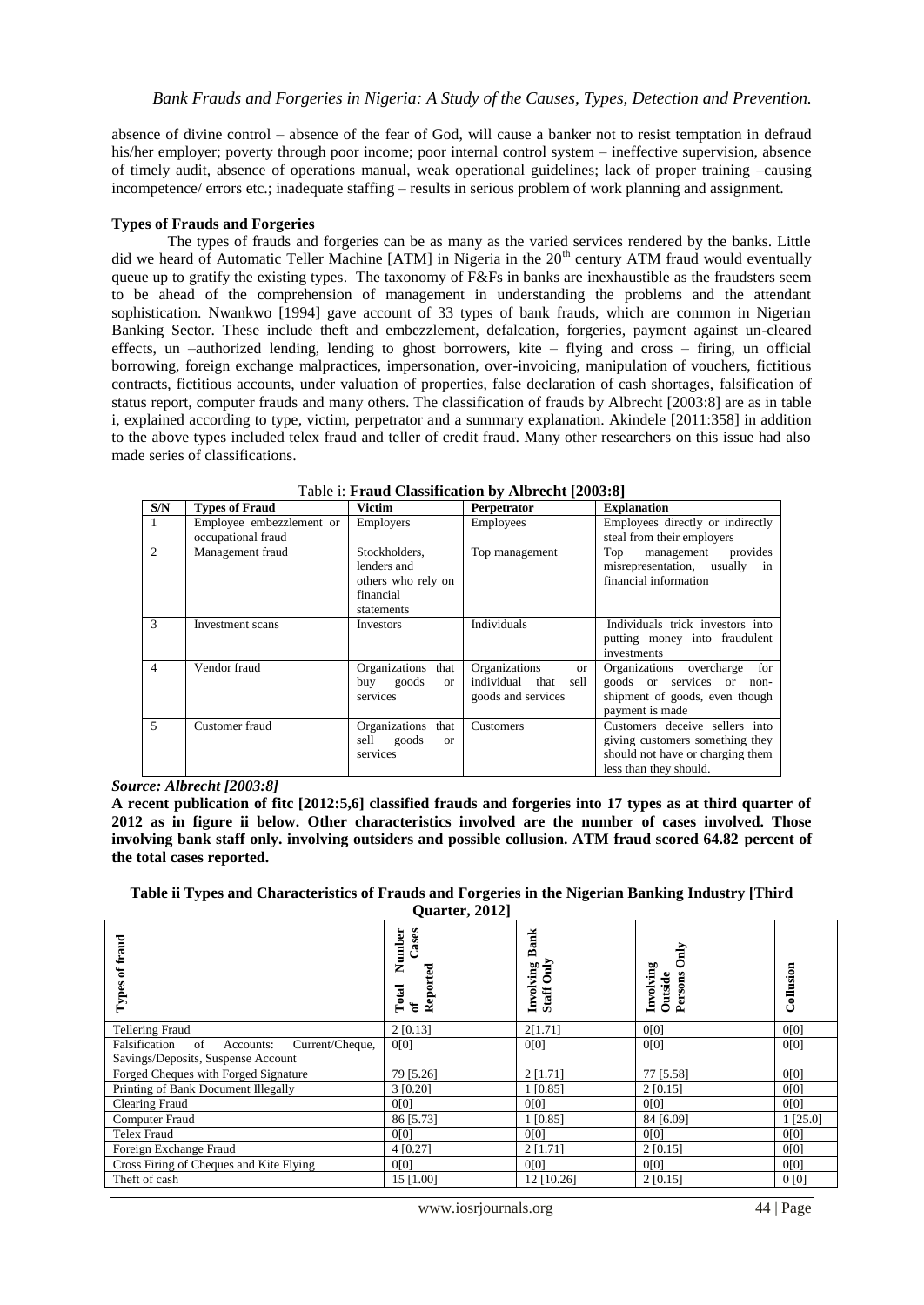| Bank Frauds and Forgeries in Nigeria: A Study of the Causes, Types, Detection and Prevention. |  |  |  |
|-----------------------------------------------------------------------------------------------|--|--|--|
|                                                                                               |  |  |  |

| Suppression of Entries: Cash/Cheque        | 55 [3.66]   | 52 [44.44]       | 3 [0.22]    | 0[0]     |
|--------------------------------------------|-------------|------------------|-------------|----------|
| Opening and Operating Fraudulent Loans and | 6 [0.40]    | 1 [0.85]         | 5 [0.36]    | 0[0]     |
| Accounts                                   |             |                  |             |          |
| Over – Invoicing of Service to the Bank    | 1 [0.07]    | 1 [0.85]         | 0[0]        | 0[0]     |
| Robberies [Armed]                          | 13 [0.87]   | 0 <sub>[0]</sub> | 13 [0.94]   | 0[0]     |
| <b>Fictitious Bank Branches</b>            | 0[0]        | 0[0]             | 0[0]        | 0[0]     |
| Miscellaneous and Other Types of Fraud     | 162 [10.79] | 30 [25.64]       | 131 [9.50]  | 1 [25.0] |
| <b>Fraudulent Withdrawals</b>              | 102 [10.79] | 13 [11.11]       | 87 [6.31]   | 2 [50.0] |
| <b>ATM Withdrawals</b>                     | 973 [64.82] | 0 <sub>[0]</sub> | 973 [70.56] | 0[0]     |
| Total                                      | 1,501       | 117              | 1.379       |          |

**Note**: All Figures in Parenthesis [ ] Indicate Percentages**Sources**: fitc[2012]

#### **Detection of Frauds and Forgeries**

While the Board of Directors and Senior Management are responsible for a F&Fs managementprogramme, internal audit can be a key player in helping address the problem. The internal audit should provide an evaluation on the potential for the occurrence of F&Fs and show an organization how to prepare for it and how to managing these frauds and forgeries risks.

Use of automation [technology] in fraud detection is two edge. Many business processes depend on the use of technology today. According ACL [2010:1], technology allows for people committing fraud to exploit weakness in security, controls or oversight in business application to perpetrate their crimes.

However the good news is that technology can also be a means of combating fraud. Internal audit/inspection needs to view technology as a necessary part of their tool kit that can help prevent and detect fraud.Leveraging technology to implement continuous F&Fsdetections [and prevention] programmes help safeguard organizations from the risk of fraud and reduce the time it takes to uncover fraudulent activities [ACL, 2010:1]. This helps both catch it faster and reduce the impact it can have on organizations.

Immediately irregularity is detected, the manager should promptly carry out the initial investigation and call the attention of inspectorate section. Frauds and forgeries detection should be promptly reported to the law enforcement agents for prosecution. Staff involvement may first be reported to head office for further directive where such guidelines/operational manual direct.

Frauds and forgeries can only be detected if senior management staffs are above board. The ethics underlying the branch manager, supervisors, accountants and the internal auditors/ inspectors are that of leadership by example. Research has shown that a high percentage of fraud perpetrators, by financial implication, are from these trusted senior staff. The report of Economic and Financial Crimes Commission [EFCC] indicted Board members bank managing directors and management staff as being responsible for majority of F&Fs cases [Egbobor, 2004]. In another report, Wells, [2002] analysis shows that amount involved in managers and/or executives frauds are three and half more than other employees. The situation would resemble a cow theft, detecting chicken theft! A system that stands against itself will collapse. This is exactly the reason for the perennial mysterious unabated frauds and forgeries trend in the banking industry. The financially deviantbehaviours that encourages private gains at the employers'; shareholders' and stakeholders expenses, maladjusted behavours that fragrantly violates any given banking ethics and legitimate norms of societal expectation have ensured the abortion of any frauds and forgeries detection programmes.

Bank accountant and auditors, who are supposedly to be graduate/professional accountants, have their roles to play. They should not be connected with fraud waves. Unfortunately, most bank "accountants" [in quote] are neither accounting graduates nor professional accountants likewise auditors. Where professional auditors are involved, Randle [2003] charged them to make adequate plan, perform and evaluate his audit work and to have reasonable expectation of detecting material misstatements on the financial statements whether caused by frauds, forgeries, other irregularities or errors.

An extension of the main responsibility is to review, evaluate and report on the adequacy of the internal control system to the management of the bank.

#### **Prevention of Frauds and Forgeries**

Prevention is better than cure, says the old adage. If the causes of frauds and forgeries are anything to write home about, then the task of prevention of frauds and forgeries is probably most rewarding if inflated causes of F&Fs can be deflated or punctured. Based on their findings on prevention of frauds and forgeries, Mahdi and Zhila [2008], prescribed measures such as dual control, operational manual, graduated limit of authority, lending units, use of close circuit television, establishment of inspectorate unit, segregation of duties, verification of signatures, control of dormant accounts, close watch on life style of staff and coding/decoding and telex message. Olasanmi [2010] has also advised the use of computer aids as a tool for fraud prevention and control. She argued that good computer software will allow auditors to cover more grounds in less time and will also enhance the production of more accurate report.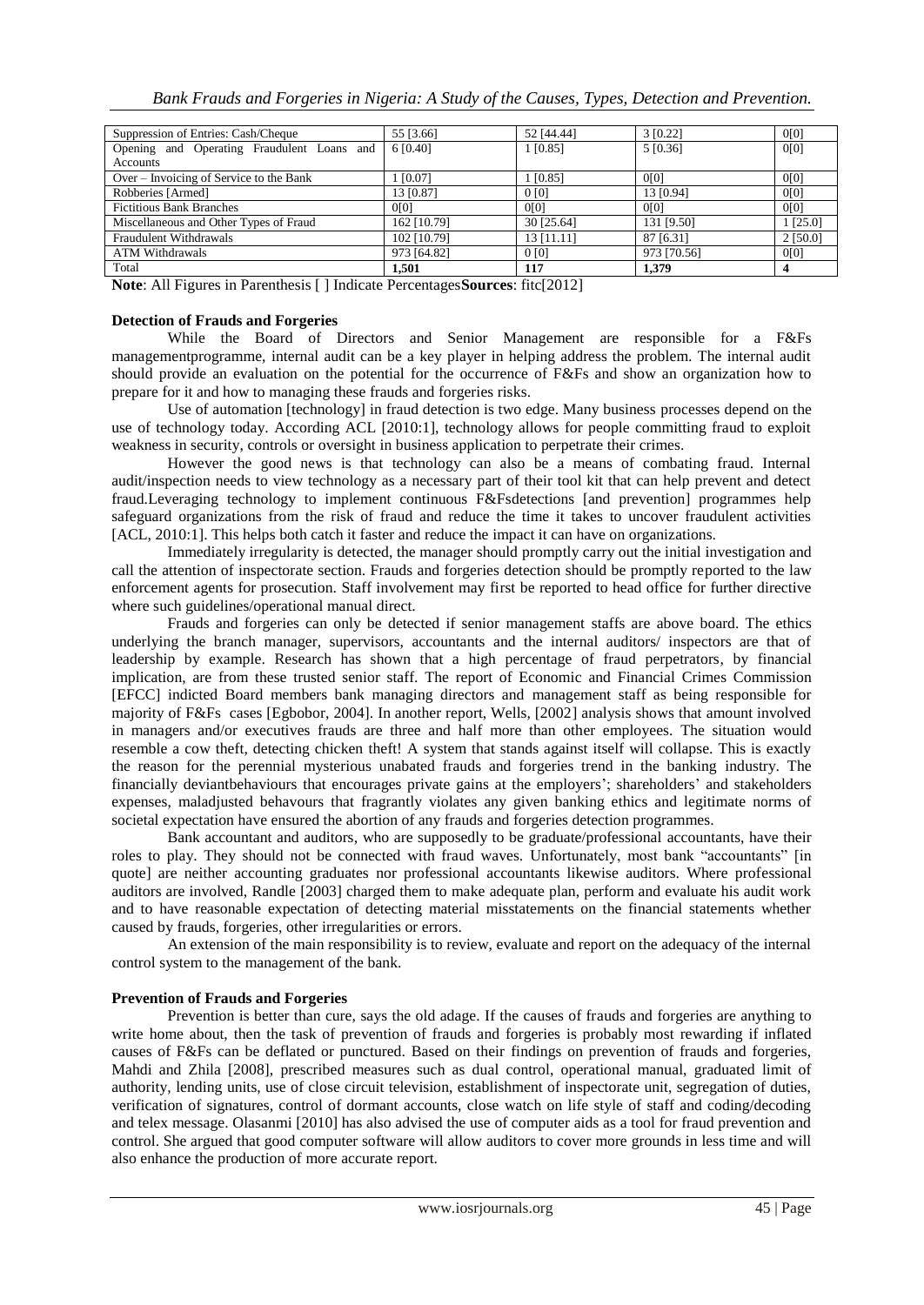In this regard, leveraging technology to implement continuous fraud prevention programme helps safe guard organizations from the risk of frauds and forgeries and reduce the time it takes to uncover fraudulent activity. This helps both catch it faster and reduce the impact it can have on organizations. Preventing the "preventer" has been the unresolved puzzle on the issue of frauds in banks. What management level will prevent a board member who is a fraudster a wolf in a sheep's skin? Effective prevention is for all and sundry in the banking industry to imbibe such values as transparency, integrity and accountability.

Not many people are honest. More people than we like to admit are culpable of committing fraud. When such people are placed in an environment of low integrity, poor control, loose accountability or high pressure, they become increasingly dishonest. Albrecht, [2003:86] advised that organizations should create a low fraud environment rather than a high one because workers adopt the dishonest practices of top management. Top management should create a culture of honesty, openness, assistance and eliminate opportunities for fraud.

## **Creating a culture of honesty, openness and assistance**

According to Albrecht, [2003:86] this involves:

- i Hire honest people and train them in fraud prevention
- ii Create a positive work environment
- iii Develop and maintain a company code of ethics.
- iv Implement employees assistance programme to remove or reduce pressures that push people to commit fraud
- v Provide tip hotline for employees and customers. Most frauds are detected through tips and complaints.

#### **Eliminating Opportunities for Fraud**

- i Install good internal control
- ii Discourage collusion
- iii Alert vendors and contractors to company policies
- iv Monitor employees
- v Creating an expectation for punishment
- viCarry out proactive fraud auditing very often

## **Computer Fraud Prevention**

On the Prevention of Computer Frauds, the Following Security

Precautions are Valuable

- **i** Firewall sensitive system to ensure that corporate systems are protected from internet attack
- **ii** Obtain security alert information to identify potential security exposures before they become problems
- **iii** Regular review of audit traits to detect unusual or suspicious activities.
- **iv** Change password on a regular rotational basis. Avoid easy to remember passwords.
- **v** Establish and enforce a computer and physical policy
- **vi** Ensure all employees and management are briefed regularly on security threats, policies, corrective measures and incident reporting procedures.

#### **Research Questions**

This study was designed to answer the following research questions.

## **Research Question 1**

What are the major causes of frauds and forgeries in the Nigeria Banking Industry?

#### **Research Question 2**

What are the types of frauds and forgeries committed within the past two years in the various branches?

## **Research Question 3**

How can frauds and forgeries be detected?

## **Research Question 4**

What are the major ways of preventing frauds and forgeries in the branch?

#### **Research Question 5**

What types of training/workshop/ seminar attended for the past one year?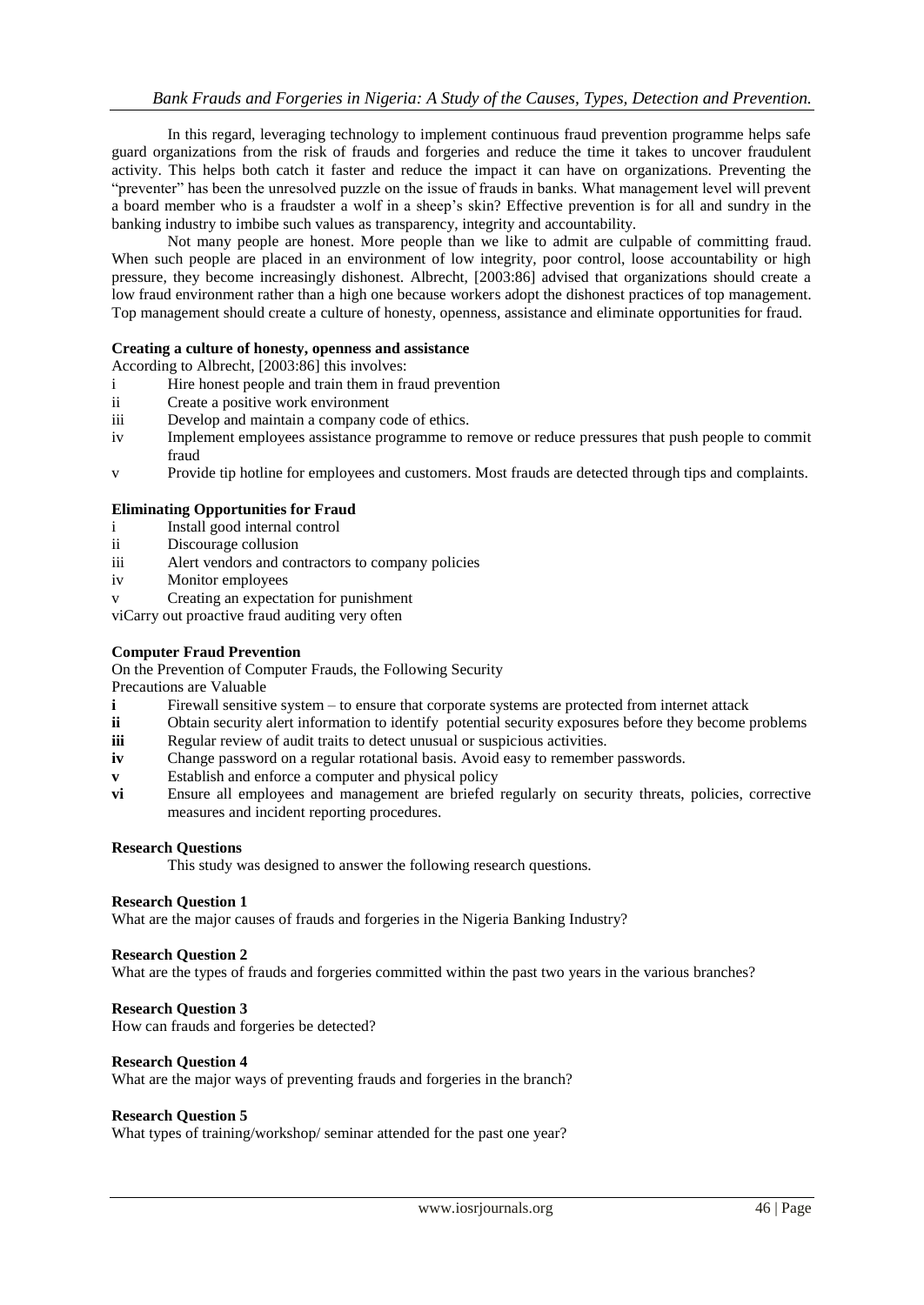## **Methodology**

Research design:

The research design is descriptive survey. The dependent variable is frauds and forgeries and the independent variables are causes types, detection prevention of frauds and forgeries. Descriptive statistic and items ranking were used to analyse results.

Population: The population is the universal set of all the banks [commercial, merchant and development banks] operating in the south west Nigeria.

#### **Sample and sampling techniques**

A sample of 81 branches was involved. Most branches sampled either refuse to treat the questionnaire or did not return copies. Random sampling is therefore reduced to the level of the branches that responded. The pattern of sample composition is in table i below

Table i [a] :**Pattern of Sample Composition**

| Table I [a] <b>.I altern of Sample Composition</b> |      |               |                  |      |               |                           |      |               |
|----------------------------------------------------|------|---------------|------------------|------|---------------|---------------------------|------|---------------|
| <b>Sex</b>                                         |      |               | Age              |      |               | <b>Experience in bank</b> |      |               |
| <b>Variables</b>                                   | Frea | $\frac{0}{0}$ | <b>Variables</b> | Freq | $\frac{6}{9}$ | <b>Variables</b>          | Frea | $\frac{6}{9}$ |
| Male                                               | 59   | 72.84         | Less than 35 yrs | 50   | 61.73         | 10<br>than<br>Less        | 5.2  | 64.2          |
|                                                    |      |               |                  |      |               | <b>Vrs</b>                |      |               |
| Female                                             | 22   | 27.16         | 35 yrs & above   | 31   | 38.27         | 10 yrs& above             | 2.9  | 35.8          |
| <b>Total</b>                                       | 81   | 100           | <b>Total</b>     | 81   | 100           | <b>Total</b>              | 81   | 100           |

| <b>Rank/Status</b> |      |                    | <b>Geographical Location</b> |               |               |
|--------------------|------|--------------------|------------------------------|---------------|---------------|
| <b>Variables</b>   | Frea | $\frac{0}{0}$      | <b>Variables</b>             | Frea          | $\frac{0}{0}$ |
| Manager            | 20   | 24.69              | Lagos                        | $\mathcal{I}$ | 38.27         |
| Accountant         | 46   | 56.79              | Ogun/Osun/Ovo                | 29            | 35.80         |
| Auditor/inspector  | 15   | W <sub>18.22</sub> | Ekiti/Ondo                   | 21            | 25.93         |
| Total              | 81   | 100                |                              | 81            | 100           |

# $T$ able i  $T$ bl

#### **Instrument**

The researcher designed a questionnaire used to collect data.

| <b>Section A:</b> | Collected data on respondents' and branches' characteristic representing the sex, age,                                                   |
|-------------------|------------------------------------------------------------------------------------------------------------------------------------------|
|                   | respondent experience in the banking industry rank/status and geographical location.                                                     |
| <b>Section B:</b> | Requests respondents to list major causes of frauds and forgeries in banks                                                               |
| <b>Section C:</b> | Requests respondents to list of the major types of frauds and forgeries committed<br>within the past two years in respondents' branches. |
| <b>Section D:</b> | Requests the ways frauds and forgeries can be detected in the branches.                                                                  |
| <b>Section E:</b> | Request respondents to list major ways of preventing frauds and forgeries.                                                               |
| <b>Section F:</b> | Requests for any relevant training/workshop/seminar attended since about a year's<br>period.                                             |

#### **Administration of Questionnaires**

Research assistants were used to tender questionnaires to either bank Managers, Accountants or Auditors/Inspectors. Whichever attend to a copy of the questionnaire for a bank's branch suffices. About 300 copies of questionnaires were distributed. Only 81 were used. Some were rejected on the basis of wrong respondents e.g. those filled by staff other than the targeted management staff.

## **Statistical Analysis**

Homogenous responses were collated under causes, types, detection and prevention of frauds and forgeries. Responses on each item were added together expressed in percentages and then ranked according to importance /frequency of occurrence of the items.

## **Presentation and Analysis of Data**

The data collected for this study was statistically analyzed and presented under this section. Frequencies and percentages were used to evaluate the research questions. The tables for the respective research questions are in the appendix.

## **Research Question 1**

What are the major causes of frauds and forgeries in the Nigerian Banking Industry? **Table 1**: Causes of frauds and forgeries in bank.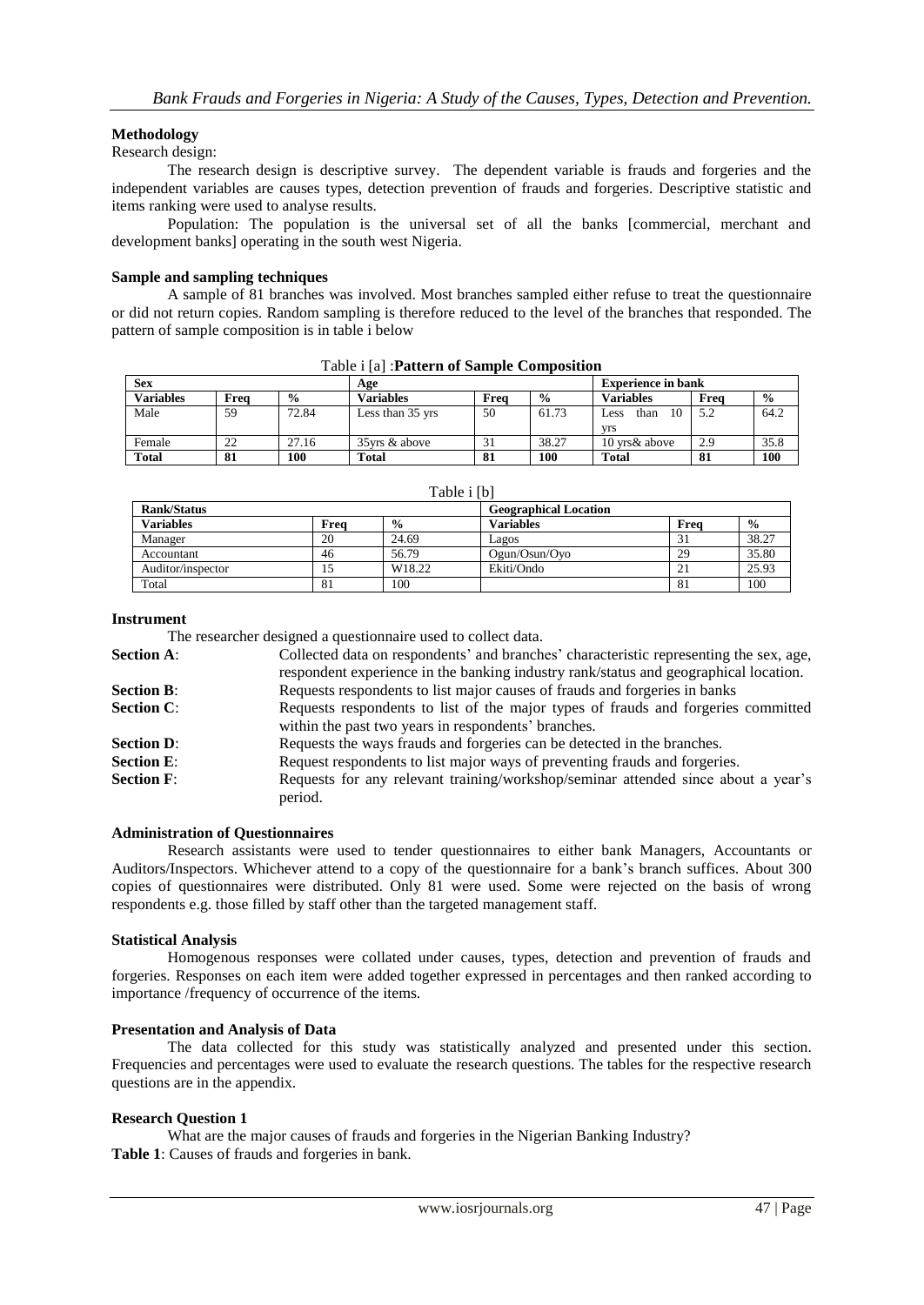Table 1 shows the causes in percentage and ranked. There are 15 items in the table. The first five critical causes are problem of interred control, greed and lust poor remuneration, inadequate staff training and poor career policy.

## **Research Question 2**

What are the types of frauds and forgeries committed within the past two years in your branch? **Table 2**: Shows the types in percentage and ranked. There are 12 items in the table. The first three critical types are computer frauds, forgeries of signatures and manipulation/conversion of cheques and instruments.

## **Research Question 3**

How can frauds and forgeries be detected?

**Table 3**: Shows methods of detecting frauds and forgeries. There are 10 items in the table. The first three critical detection methods are: close monitoring of internal control violation, cash audit/checking voucher and balances and sport checking/daily call over of vouchers.

## **Research Question 4**

What are the major ways of preventing frauds and forgeries in the branch?

**Table 4**: Shows the prevention of frauds and forgeries in bank. There are 13 items in the table, The first four major ways of preventing frauds and forgeries are- installing effective internal control system;, checking and sport checking by auditors; punish offenders and publish outcome and staff rotation / interdepartmental transfer.

## **Research Question 5**

What types of trainings attended for the past one year?

**Table 5: Shows** the training/workshop/seminar attended in the past one year. There are 10 items in the table. The first three important training are - frauds and theft alert prevention, detection and control; computer technology, internet and banking system, and debt management recovery, distress and credit control.

## **Summary of Findings**

- 1 The first three items in table 1 represent about 46 percent out of the total 15 items on causes of frauds and forgeries.
- 2 The first three items in table 2 represent about 40 percent out of the total 12 items on types of frauds and forgeries
- 3 On detecting of frauds and forgeries in table 3, items ranked 1st to 3rd represent about 53 percent out of the 12 items.
- 4 Table 4 is on prevention of frauds and forgeries. The first three items summed up to about 50 percent out of 13 items.
- 5 On training only two items are relevant and these items are ranked 1st and 2nd. Total percentage was 35 percent out of 10 items in table 5.

All these leading items are the domineering and prominent factors on frauds and forgeries in the Nigerian Banking Industry.

# **V. Discussion of Findings**

This study has been carried out on the banks branches in the south west zone. The results of the study are the responses and opinions of bank Managers, Accountants and Auditors/Inspectors in the branches.

Each of the five tables exhibiting the research questions has prioritized the items as ranked. The causes of frauds and forgeries in this study agree with some of the causes explained by Asukwo [1999:17] such as greed, poor internal control system, poor supervision and lack of proper training. This study also supports Nwankwo [1994] on frauds taxonomy; fitc[2012]listing forgeries, manipulation of vouchers, computer frauds kite flying [cheque kiting] forged cheques with forged signature and ACL [2010:1] on technology [computer] frauds. On frauds and forgeries detection, this study gives credit to Randle [2003] on the adequacy of internal control. This factor represents 22.67 of all other method of detecting frauds and forgeries. ACL [2010:1] also advisedthat internal audit/inspection should be fast-tracked by technology to ensure timely detection of fraudulent activities and hence reduce the impact such can have on organizations. Table 4 is on prevention of frauds and forgeries. The findings agree with the findings of Malli and Zhila [2008], Olasanmi [2010] and ACL [2010] who emphasized effective internal control system, adherence to operational manuals, and segregation of duties.

One interesting aspect of table 5 was the leading relevant training on frauds and theft alert, prevention, detection and control. With this ranked as first in the items, one my conclude that the staff were given relevant training on fraudsand forgeries.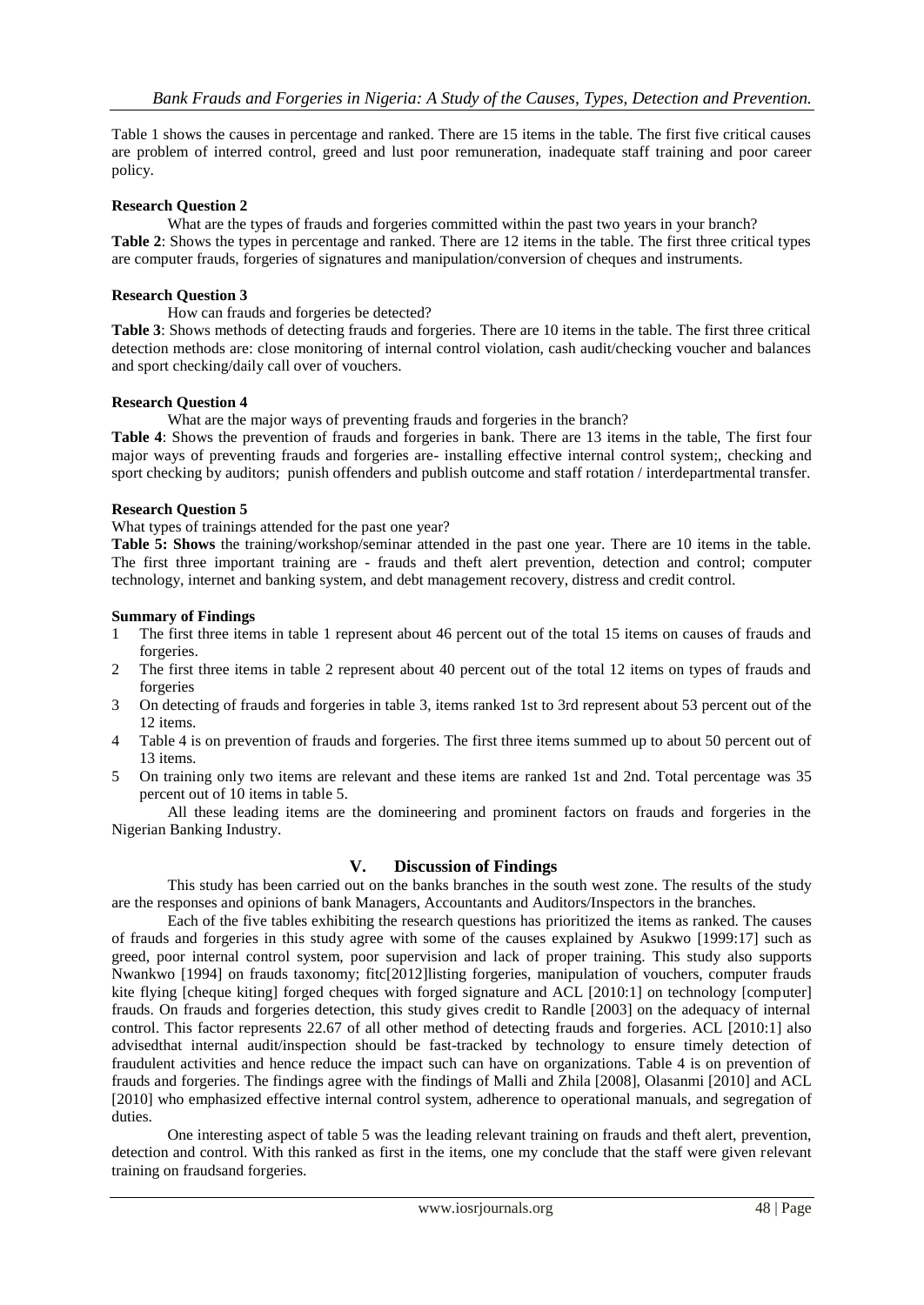#### **VI. Conclusion**

This study has focused on the types, causes detection and prevention of frauds and forgeries in the banking sector. The findings in this study would be an addendum, at least, to the various researches earlier conducted on this horrible waster called frauds and forgeries. Banks are the pivot on which the wheel of any economy is rotated; the sector should be jealously guided with pre-emptive measures for sustainability and factuality of the sector.

#### **VII. Recommendations**

Based on the research findings on this study, the following recommendations are plausible:

[1] Competitive salary in the sector should be paid to staff. Late payment of salary should be avoided. A standing policy on remunerations and date of payment of salary would go a long way to reduce staff financial challenges.

[2] Management must install effective Internal Control System and enforce strict adherence.

#### **References**

- [1]. ACL [2010] Fraud Detection: Using Data Analysis in the Banking Industry. ACL Services Limitedpp 1 6
- [2]. Adekanye, F. [1986] "Frauds in Banking Transactions" The Nigerian Banker 6 [1],  $7 15$  [3]. Akindele, R.I. [2011] Fraud as a Negative Catalyst in the Nigerian Banking Industry. Jour
- [3]. Akindele, R.I. [2011] Fraud as a Negative Catalyst in the Nigerian Banking Industry.Journal of Emmerging Trends inEconomic and Management Science 2[5], 357 – 36
- [4]. Akindele, S.T. [2005] "A Critical Analyze of Corruption and its Problems in Nigeria" Anthropologist,  $7[1]$ , 7 18
- [5]. Albrecht, W.S. [2003] Fraud Examination, Australia: Thomson/South Western [6]. Asukwo, P.E. [1999] Bank Frauds: A Look at the Nigerian Banking Cleaning Sy
- Asukwo, P.E. [1999] Bank Frauds: A Look at the Nigerian Banking Cleaning System. ICAN News, 4 [1], 16 19
- [7]. CBN [Central Bank of Nigeria][2010] Annual ReportCBN.pp L Lii
- [8]. Collier, P; Dixon, R and Marston, C. [1984:24] "Computer Fraud: Interim Report Findings" Management Accounting, 66 [9]; 24- 25.
- [9]. Egbobor, E. [2004] "Economic and Financial Crimes Commission Blames Senior Banker Over Fraud Waves" Financial Standard July 5th, 5 [37], 12e
- [10]. Famodimu, B.O. [1986] "Frauds in Banks: The Role of the Branch Manager in Prevention Detection and Prosecution" in W. ADewumi [ed] Frauds in BanksLagos: Nigerian Institute of Banks [pp 26 – 36]
- [11]. fitc.[2012] " Report on Frauds and Forgeries in Banks" Training Consulting Research July/Sept., 2012. Pp  $4 6$ , 8
- [12]. Flor, R. [2009] Fraud, Computer Related Fraud and Identity Related Fraud. https//ww.roberflor.blogepot.com Accessed and Retrieved on 28th July, 2013
- [13]. Mahdi, S. and Zhila, A. [2008] "Fraud Detection and Audit Expectation Gap: Empirical Evidence from Iranian Banks, International Journal of Business and Management,  $3$  [10],  $65 - 77$
- [14]. Nwankwo, G.O. [1991] Banking Management Policy and Practice, Lagos: Malth House Press Ltd
- [15]. Nwaze, C. [2008] "Quality and Internal Control Challenges in Contemporary Nigerian Banking" Zenith EconomicQuarterly, Zenith Bank Plc $\frac{3}{2}$ [2],  $21 - 32$
- [16]. Okons, S.E.N. and Unugbro, A.O. [2003] Banking in Nigeria,Benin: Mindex Publishing
- [17]. Olasanmi, O.O. [2010] "Computer Crimes and Counter Measures in the Nigerian Banking Sector" Journal of InternetBanking and Commerce 15 [1]l, 1 - 10
- [18]. Oloidi, G.A. [2005] "Strategies for Reducing Computer Crimes in the Nigerian Economy" Business and Finance Herald, 1[1], 1 19
- [19]. Olufidipe, E.O. [1994] "Frauds in the Nigerian Economy and its Implication for Banks and Financial Institutions" The Nigerian Banker July/Dec; pp7 – 10
- [20]. Randle, T.K. [2003] "The Role of the Accounting Profession in Nigerian Economy" The Nigerian Accountant, 3 [3], 57 63
- [21]. Shogunle, E. [2012] "The Challenges of Eradicating Corruption in Nigeria: What Options?" A Paper Presented at the 2nd National Policy Conference on Transparency and Accountability in the Public Sector at Abuja on 27th to 29th March
- [22]. Sydney, I.F. [1986] "Management Control System and Prevention and Detection of Frauds in Banks" in W. Adewumi [ed] Frauds in BanksLagos: Nigerian Institute of Bankers
- 
- [23]. Vann. J.C. [1985] "Computer Fraud Needs to be Tackled" The International AccountantJuly, Pp 21 22 [24]. Wells, J.T. [2002] "Occupational Fraud: The Audit as Deterrent" Journal of Accountancy 193 [4], 24 2 Wells, J.T. [2002] "Occupational Fraud: The Audit as Deterrent" Journal of Accountancy 193 [4], 24 – 29

#### **Appendix**

# **Table 1Causes of Frauds and Forgeries in Banks**

| S/N            | <b>ITEMS</b>                                                                        | Freq | PER%  | RA<br><b>NK</b> |
|----------------|-------------------------------------------------------------------------------------|------|-------|-----------------|
|                | Inefficient, weak/poor internal control system                                      | 46   | 17.36 |                 |
| $\mathfrak{D}$ | General greed for wealth, lust for affluence and degradation of societal<br>values  | 43   | 16.23 | 2               |
| $\mathcal{R}$  | Poor remuneration and late payment of staff salary                                  | 32   | 12.07 | 3               |
| 4              | Lack/inadequacy of staff training                                                   | 24   | 9.05  | 4               |
| 5              | Poor career policy and job insecurity                                               | 19   | 7.17  | 5               |
| 6              | Short – circuiting laid down principles and violation of internal control<br>system | 15   | 5.67  | 6               |
|                | Poor recruitment system/use of incompetent staff                                    | 15   | 5.67  | 6               |
| 8              | Inadequate management supervision/control system                                    | 13   | 4.09  | 8               |
| 9              | Long staying on a particular job/in a section or department                         | 13   | 4.90  | 8               |
| 10             | Inadequate operational supervision by regulatory authorities                        | 11   | 4.15  | 10              |
| 11             | Wide branch networks and complex corporate structure                                | 10   | 3.77  | 11              |